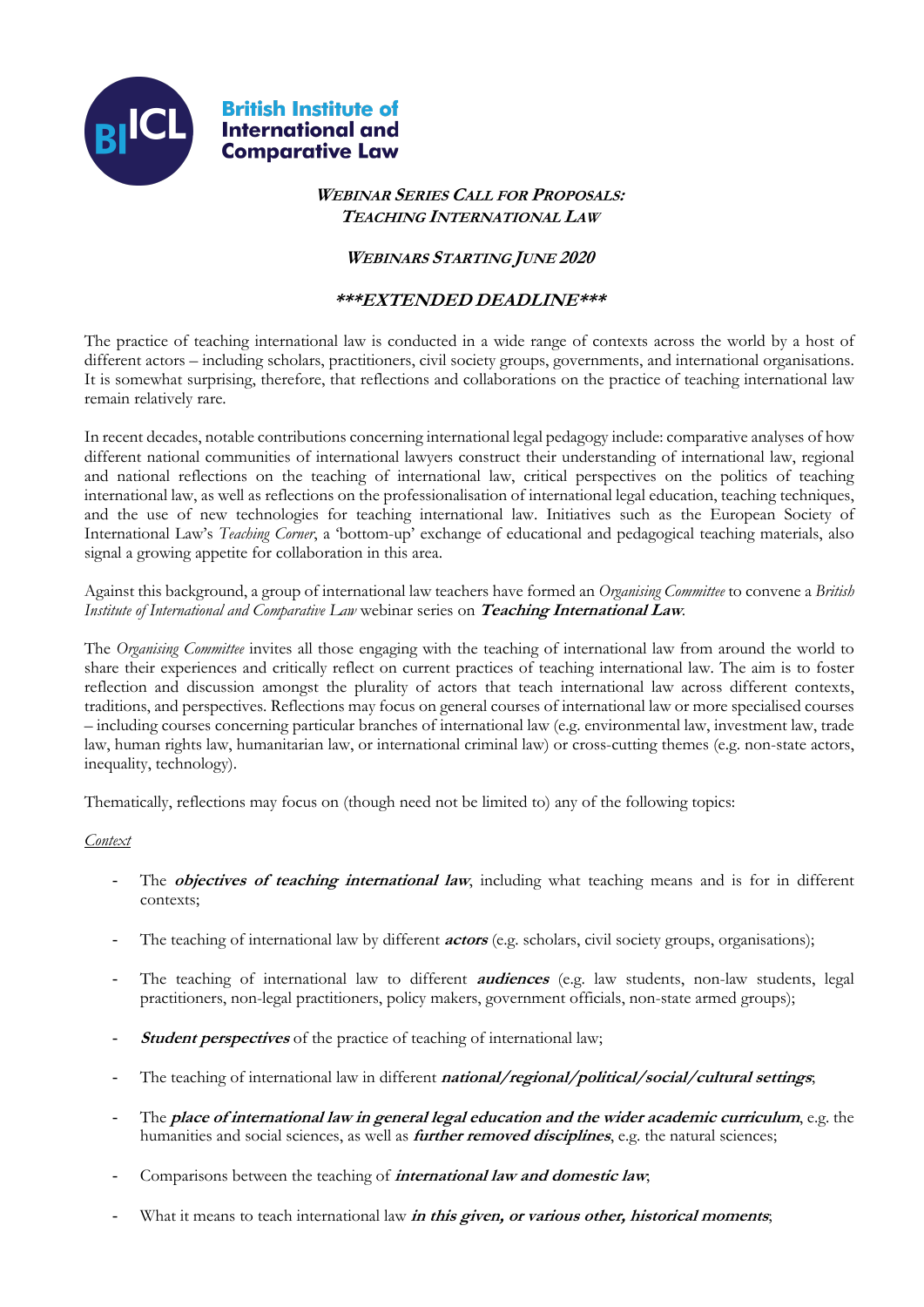# *Methods & Theory*

- The **methods, traditions, and techniques relied upon to teach international law**, including considerations about how to teach particular courses/topics, reliance on different classroom formats (for example, small-group discussions, simulations, mooting exercises, field visits, invitation of experts), and the use of new technologies (for example, social media, videos, digital polling);
- The **relationship between doctrine and theory, orthodoxy and heterodoxy** in the teaching of international law;
- The role of **pedagogical theory** in the design and delivery of international law courses;
- How international law, as a **professional practice**, is/should be taught;
- Participation in and reception of *clinical education* (for example, research projects for civil society groups, engagement with cases before international and regional courts and tribunals, or participation in open source human rights investigation projects);

# *Syllabi & Materials*

- The design of **international law syllabi**, including considerations about the structure of courses, the selection of readings, and other learning devices (for example, discussion questions), as well as challenges posed by rapid developments in the field (particularly in the context of cross-cutting topics);
- The (ir)relevance of **international law textbooks** to the teaching of international law in the twenty-first century;
- Accessibility of educational resources and materials;
- Methods relied upon for **student assessment** (where relevant), including the benefits and challenges of different types of assessments;
- **Teaching international law with an impact**, including impact assessments and community mobilization;

# *Hegemony & Hierarchy*

- **Existing engagement and initiatives concerning the practice of teaching international law, including** reflections on which voices have been marginalised or excluded from current debates and who it is important to hear from going forward;
- **Hegemonies, biases, and domination** in the teaching of international law (for example, linguistic, geographical (Global North/South divide), cultural, gender, socio-economic, traditions, methods, materials);
- Theorising, proposing, and strategizing towards **how to create learning environments that enact inclusive, radical queer/feminist, decolonial, and critical pedagogies**;
- Hierarchies encountered during the teaching of international law, including the changing character of higher education, its accessibility, political economy and social mission, and the ways it shapes the teaching and learning of international law, as well as approaches adopted to confront those hierarchies.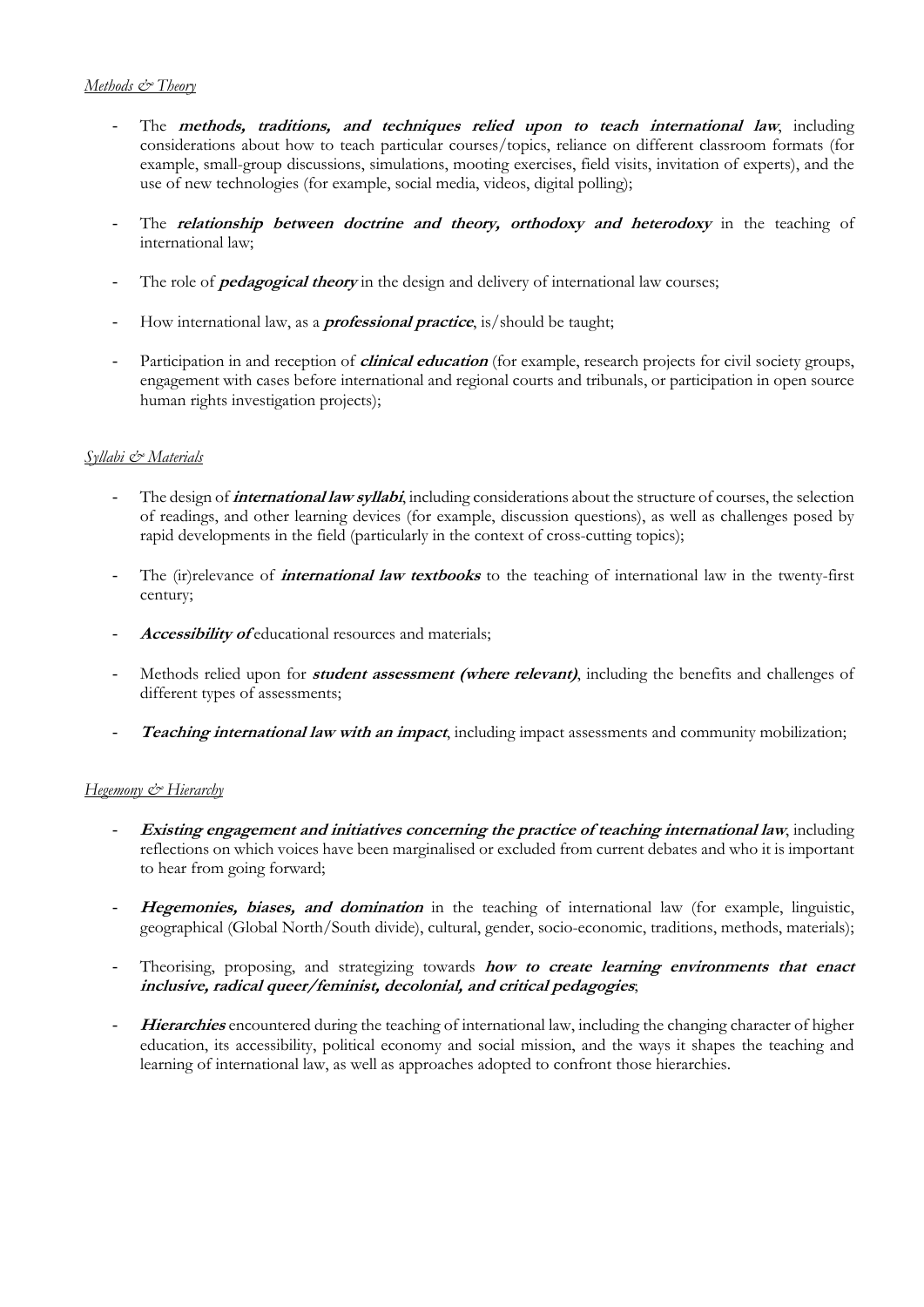# **Instructions for Submissions**

Those engaged in the teaching of international law – whether as teachers or students – are invited to submit either an *individual* presentation proposal or a *collective* panel proposal **by 4 May 2020** (extended deadline).

# *Submission of Individual Presentation Proposals*

The *Organizing Committee* invites abstracts of no more than 500 words proposing an individual presentation on any topic related to the theme of teaching international law. Abstracts should contain the title of your presentation, as well as the name, title, and affiliation of the author.

# *Submission of Collective Panel Proposals*

The *Organizing Committee* also invites abstracts of no more than 1,000 words proposing a panel/webinar on any topic related to the theme of teaching international law. Abstracts should contain the title of your panel, a summary of its theme, as well as the name, title, and affiliation of each of the participants. Abstracts should also confirm what format the panel proposes to use. Examples include a traditional panel format (comprised of speakers and a discussant focused on a particular topic) or a collective interview format (comprised of interviewees and an interviewer asking a set of questions focused on a particular theme). The *Organizing Committee* also welcomes other innovative formats (please note, however, that panels should have a maximum of 4 participants e.g. 3 speakers and one chair or discussant).

#### *Reflection Papers*

The *Organizing Committee* asks all participants to produce short reflection papers of 3,000-4,000 words. Participants will be expected to submit draft versions of their reflection papers two weeks prior to the webinar in which they will be participating. The final versions of reflection papers will be included in a follow up publication (details to follow).

Applicants are invited to send their abstracts and a 200-word bio to teachingILconf@biicl.org **by 4 May 2020** (extended deadline) with *'Teaching IL Conference'* in the subject line. If you wish to discuss topics or ideas informally, please feel free to contact teachingILconf@biicl.org. Decisions on the proposals will be communicated on a rolling basis from 1 June 2020.

#### **Date and Venue**

Given the current and likely extended travel restrictions the organising committee has decided to re-configure the programme into a series of webinars starting in June 2020.

#### **Timeline**

**Deadline for abstract submissions:** 4 May 2020 (extended deadline)

Participants informed of selection: Rolling basis from 1 June 2020

**Deadline for submitting draft reflections:** Various – depending on date of webinar